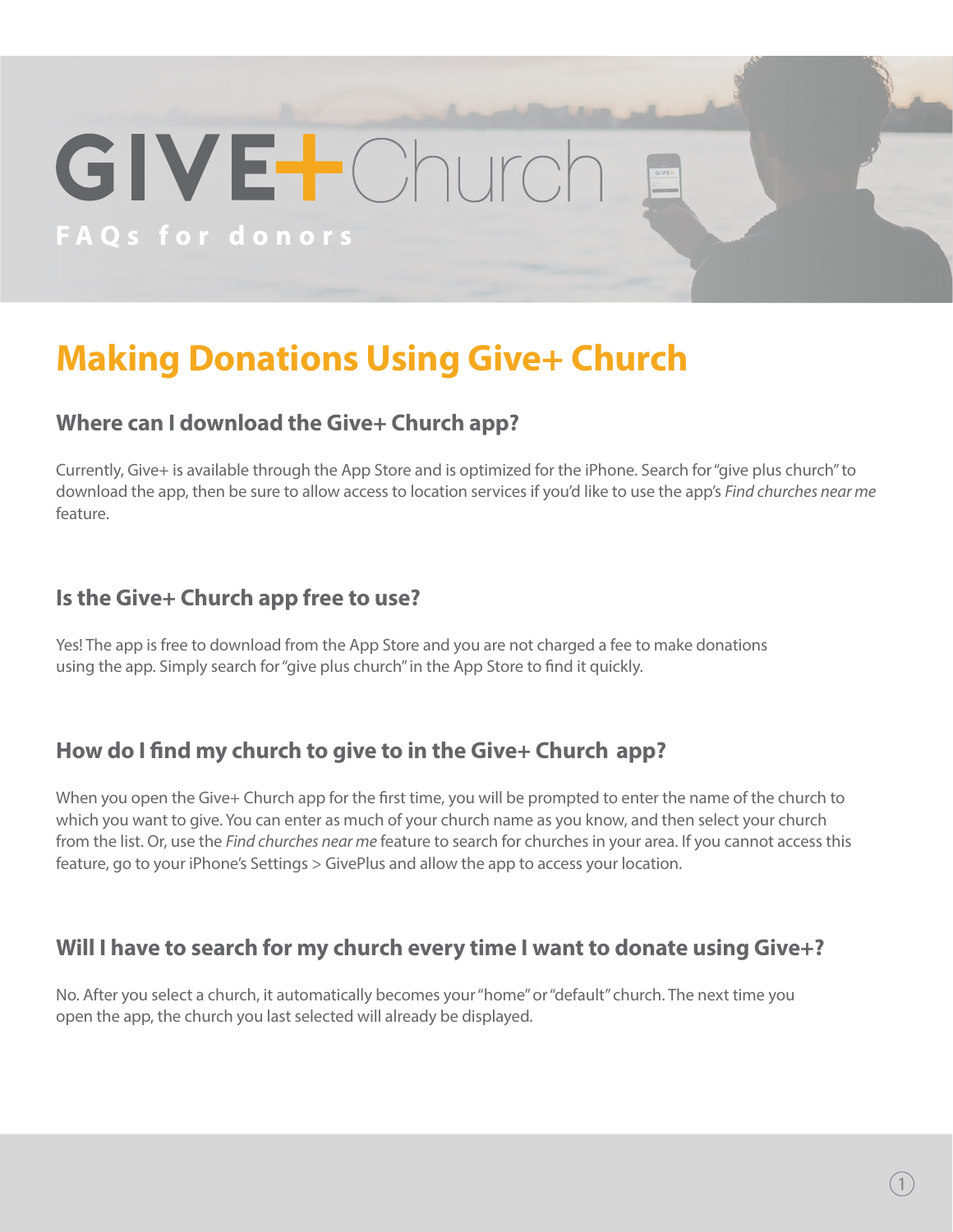## GIVE-Church

#### **What payment methods can I use to donate?**

Give+ donations can be made with all major credit and debit cards currently accepted by your church. Use your phone's camera to quickly scan your card information or enter it manually.

#### **Will I receive a receipt?**

If you are logged into your Give+ account or enter your email address when completing a guest donation, you will receive a receipt via email. When you are logged in, you will also be able to view transactions in your giving history.

#### **Can I donate to another church?**

Yes. If you would like to donate to another church, click the *Change Church* link at the bottom of the screen, then search for the church to which you'd like to donate. Next time you open the app, simply click *Change Church* again to reset your "home" or "default" church back to your regular church.

#### **Why can't I find the church I'd like to donate to?**

If you can't find a church, the church you are searching for may not use Vanco Payment Solutions to receive electronic donations or may not have Give+ set up with Vanco. If the church you wish to give to is not listed, let the church know you would like to give electronically using the Give+ Church app!

#### **When I make a donation, is my credit card information secure?**

Yes. Vanco Payment Solutions meets or exceeds all industry standards to safeguard your data. This includes leveraging technology to help ensure your data stays safe such as tokenizing card data and encrypting sensitive information for transmission and storage.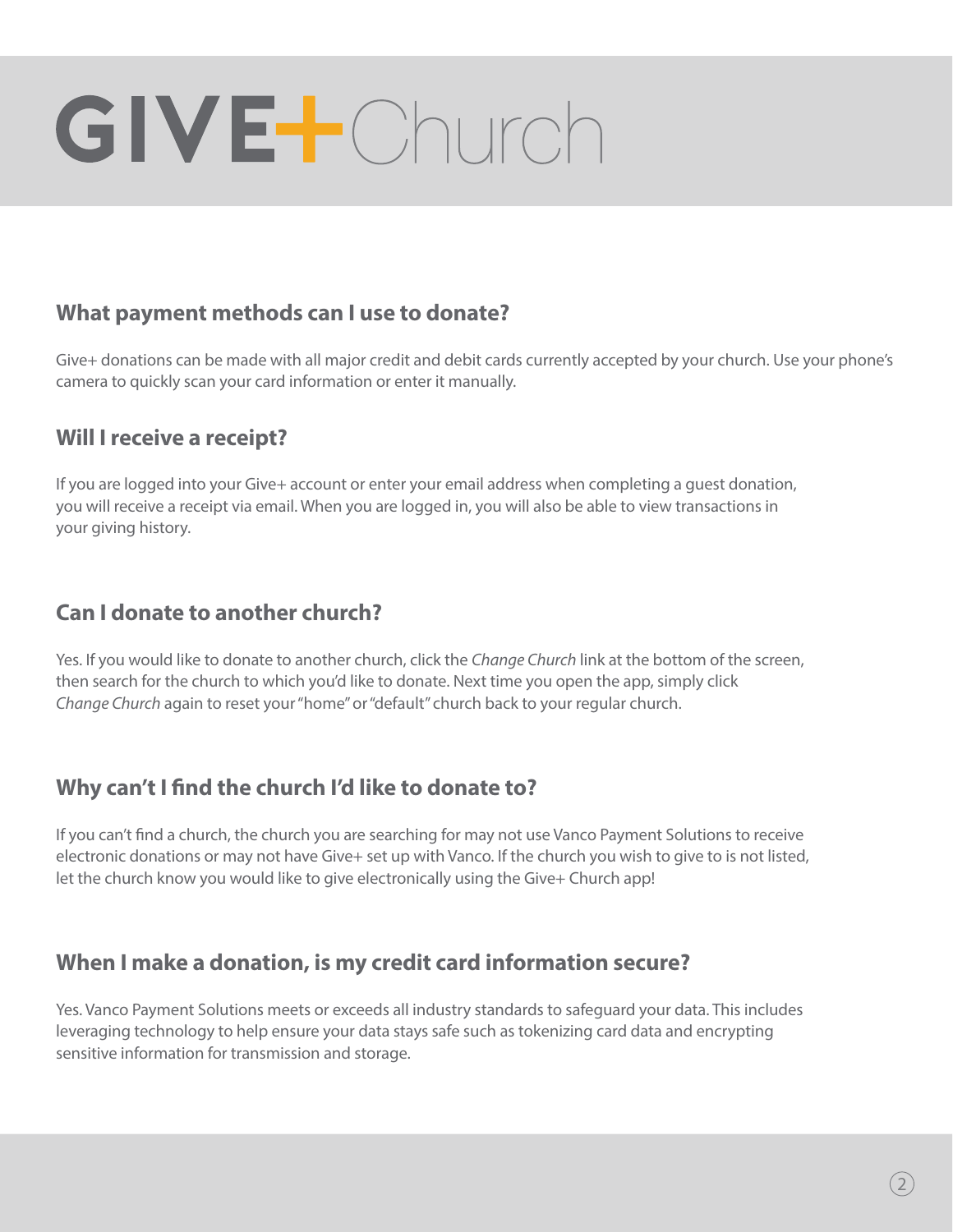### GIVELONurch

#### **I made a mistake and donated the wrong amount. How can I get a refund?**

Contact the church and they will be able to credit the amount donated in error back to your account – just like when you return an item you bought at a store or online.

#### **Can I set up recurring donations in Give+?**

Yes – if you are logged into your Give+ account. You can select the frequency of the transaction during the donation process. If you are giving to multiple funds, you can even set up different frequencies of recurring donations for each fund to which you are donating.

#### **Can I delete or change a recurring donation?**

Yes – if you are logged into your Give+ account. You will only be able to view and edit recurring donations you set up while you were logged into the app. To make any changes to a recurring donation, simply delete the current donation and then set up a new recurring donation with the desired changes.

#### **What donations are displayed in the app giving history?**

When you choose to create a Give+ account, you can log into the app and view your giving history. This history will include electronic donations to all churches you made when logged into the app or made via the church's online giving page, when logged into an account associated with the same email address as your Give+ account. Any electronic donations made as a guest (without logging in) will not be visible in the app's giving history.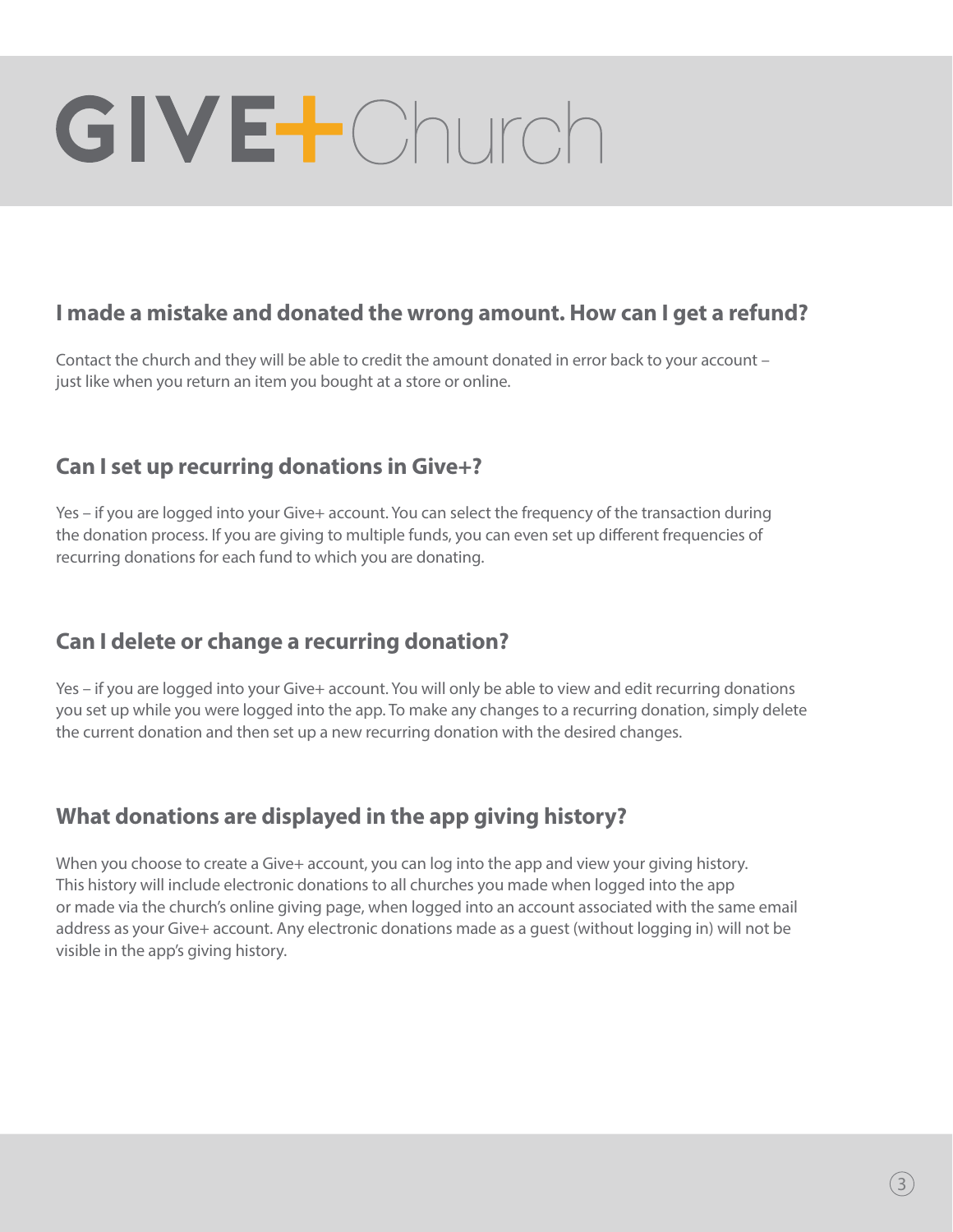## GIVELONurch

### **Creating and Managing Your Give+ Account**

#### **Do I need to create a Give+ account?**

While you can make a one-time donation as a guest, creating an account allows you to access several convenient Give+ features. Once you create an account and log in, you can securely store your credit and/or debit card information to quickly make future donations. You can also set up recurring donations or review your giving history in the app. It's really simple to create an account and only takes a few minutes.

#### **How do I create a Give+ account?**

To create a Give+ account, you will be asked to enter your email address and create a password. In addition, you will select whether you'd prefer to log in with your device's Touch ID or create a PIN. An email will be sent to you to verify your email address. Click on the link sent to you via email and you're finished!

#### **Is my login the same one I use for my church's online giving page?**

It's your choice. To login to the Give+ app the first time, you must create a new Give+ account using your email address and password. You can choose to use the same credentials that you currently use for your church's online giving page, or you can choose to make them different. Once your Give+ account is created, you can also choose to securely and easily log in using your device's Touch ID or a PIN you create.

#### **I forgot my Give+ username or password. What do I do now?**

Your username is the email address you used to create your Give+ account. If you can't remember your password, click the *Forgot Password?* link and follow the instructions to create a new one. If you can't remember your email address, contact your church for an account lookup or create a new Give+ account with a new email address.